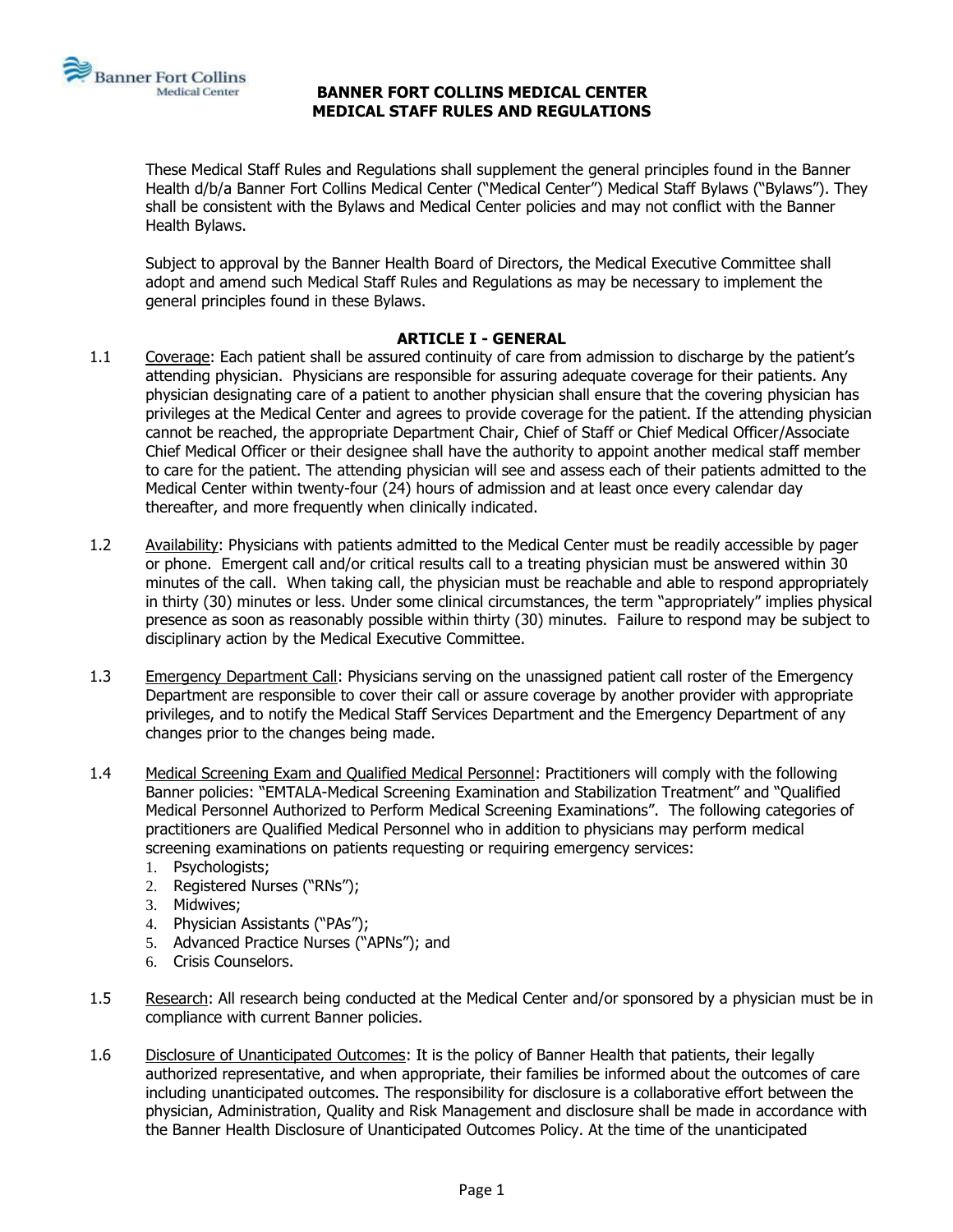

outcome, the physician shall objectively document the facts known about the unanticipated outcome in the patient's medical record, including the medical care provided in response to the outcome and the plan of treatment. The discussion of the unanticipated outcome with the patient/legally authorized representative/family shall be documented in the medical record. This documentation shall include the time, date and place of the discussion, the names and relationships of those present, a summary of the information provided and questions answered, and any offer of assistance and the response to it.

1.7 Management of Suspected or Substantiated Abuse/Neglect/Exploitation: Practitioners shall report or cause to be reported all cases of suspected or substantiated abuse or domestic violence in accordance with current Colorado law and approved Medical Center policy.

# **ARTICLE II - ADMISSIONS**

- 2.1 The authority for admission of patients to the Medical Center has been vested in the Medical Center Chief Executive Officer by the Banner Health Board of Directors. Admission orders are made by the physician, but the final approval rests with the Medical Center Chief Executive Officer. Members of the Medical Center's Medical Staff may admit patients suffering from all types of diseases, injuries and conditions provided proper facilities and personnel are available to handle such patients. Physicians shall be held responsible for giving such information as may be necessary to assure the protection of other patients and Medical Center personnel from those who are a source of danger from any cause whatsoever, or to assure protection of the patient from self-harm.
- 2.2 Patients may be admitted and treated only by physicians who have submitted proper credentials and have been duly appointed to membership with privileges on the Medical Staff or have been granted temporary privileges.
- 2.3 Each patient in the Medical Center is assigned one attending physician with appropriate privileges to manage and coordinate the patient's care, treatment and services. The attending physician is considered the primary physician and is responsible for the primary care from admission through discharge.
- 2.4 Patients admitted as an inpatient for dental service must be admitted by a physician who is a Medical Staff member with privileges. A Medical Staff physician is responsible for the care of any medical problem that may be present or arise during hospitalization. As in all cases, a History and Physical is required on each patient.
- 2.5 Patients who present to the Emergency Department and who have no attending physician with appropriate privileges at the Medical Center shall be assigned a physician of the appropriate specialty who is on call or their designee.
- 2.6 Except in an emergency, no patient shall be admitted to the Medical Center until a provisional diagnosis has been stated. In case of emergency, the provisional diagnosis shall be stated as soon as possible after admission. For the purpose of these Rules and Regulations, the term "emergency" may be applied to any patient whose condition is such that any delay occasioned by compliance with any of these Rules and Regulations might prejudice the physical welfare of the patient.
- 2.7 Patients will not be discriminated against on the basis of race, color, religion, sex, age, sexual orientation, disability or national origin.
- 2.8 In the management of any admission, it is the attending physician's responsibility to utilize medical resources efficiently. This may involve the activities listed below, which are commonly needed in accomplishing the utilization management goals of the Medical Center and its Medical Staff.
	- (a) Admit patients on the day of their elective surgery or procedure or provide documented reasons of medical necessity for earlier admission.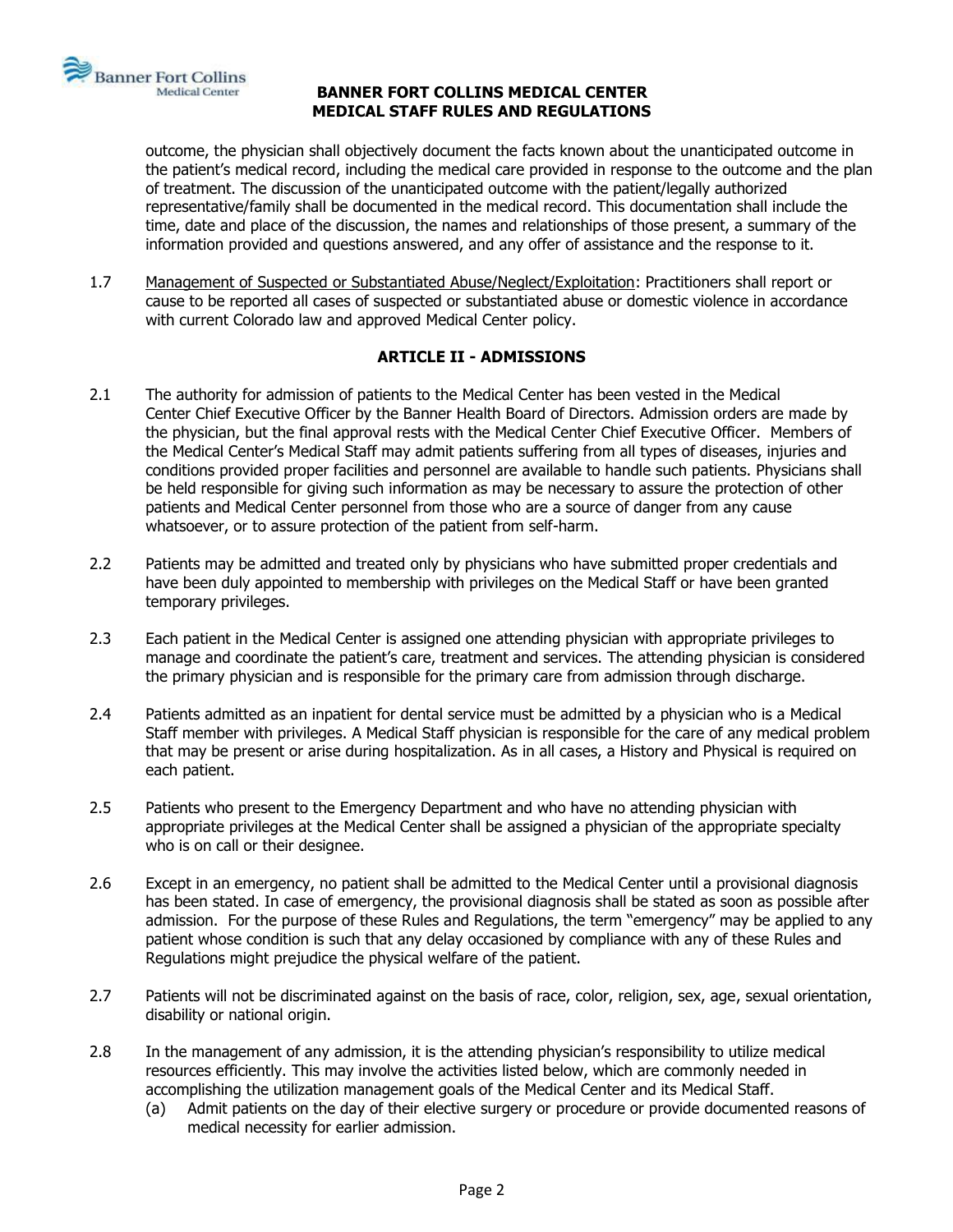

- (b) Facilitate, when possible, the appropriate pre-admission testing and medical clearance for elective surgical admissions.
- (c) Cooperate with physician advisors when issues or questions arise regarding necessity for admission or continued stay.
- (d) Participate in appeal of outside denials if the denial is felt to be unjustified.
- (e) It is the goal of the Medical Center that patients are cleared for discharge by 11:00 a.m. whenever possible.
- 2.9 Any physician on the Medical Staff, with admitting privileges, may admit a patient to the Burn, Cardiovascular Care, and Critical Care units as outlined in the specific guideline of each respective unit.

# **ARTICLE III - CONSULTATIONS**

- 3.1 Consultation is encouraged for all seriously ill patients or for those whose medical problem is not within the scope of practice of the attending physician, the diagnosis is obscure, or there is doubt as to the best therapeutic measures to be utilized.
- 3.2 The attending physician is responsible for requesting the consultation. Direct physician to physician communication when requesting a consultation is expected and optimal for enhancing efficiency, quality, and safety of patient care. Except where patient care situations dictate otherwise, direct physician to physician communication is required for all urgent or emergent consultations. Urgent/emergent consultations are those situations where the attending physician believes the patient needs to be seen by the consultant as soon as possible for an imminently serious or potentially life-threatening situation. This applies to all patient care areas.
- 3.3 A satisfactory consultation includes examination of the patient as well as the health record. When operative procedures are involved, the consultation shall be recorded prior to the operation (except in an emergency). The consultant shall make and authenticate a record of his/her findings and recommendations in every case.
- 3.4 Consultations must be rendered and electronically recorded or dictated within 24 hours of notification for situations that are not considered imminently serious or potentially life threatening. Every effort should be made to coordinate orders between multiple consultants and the attending physician. The attending physician will coordinate orders unless he/she specifies differently.
- 3.5 Any patient evaluated in the Emergency Department who is being or has been admitted and who is known or suspected to be suicidal or any patient who attempts suicide while in the Medical Center shall have a consultation/evaluation by a trained behavioral health professional from the Assessment Referral Team of the Medical Center.
- 3.6 In the event a physician is unable to fulfill their obligation to consult on a patient, it is the responsibility of that physician to arrange for alternative coverage by another Medical Staff member or to personally tell the requesting physician that the request does not fall within their area of expertise. This communication should be done in a timely manner. The professional expectation for appropriate consultation also applies to any covering physician on unassigned patient call.

# **ARTICLE IV - MEDICAL RECORD DOCUMENTATION AND CONTENT**

4.1 A medical record is established and maintained for each patient treated or evaluated at the Medical Center. Detailed information and requirements regarding general rules, medical record content and requirements for timely completion of the medical record are included in the Medical Staff Policy titled: Medical Record Policy.